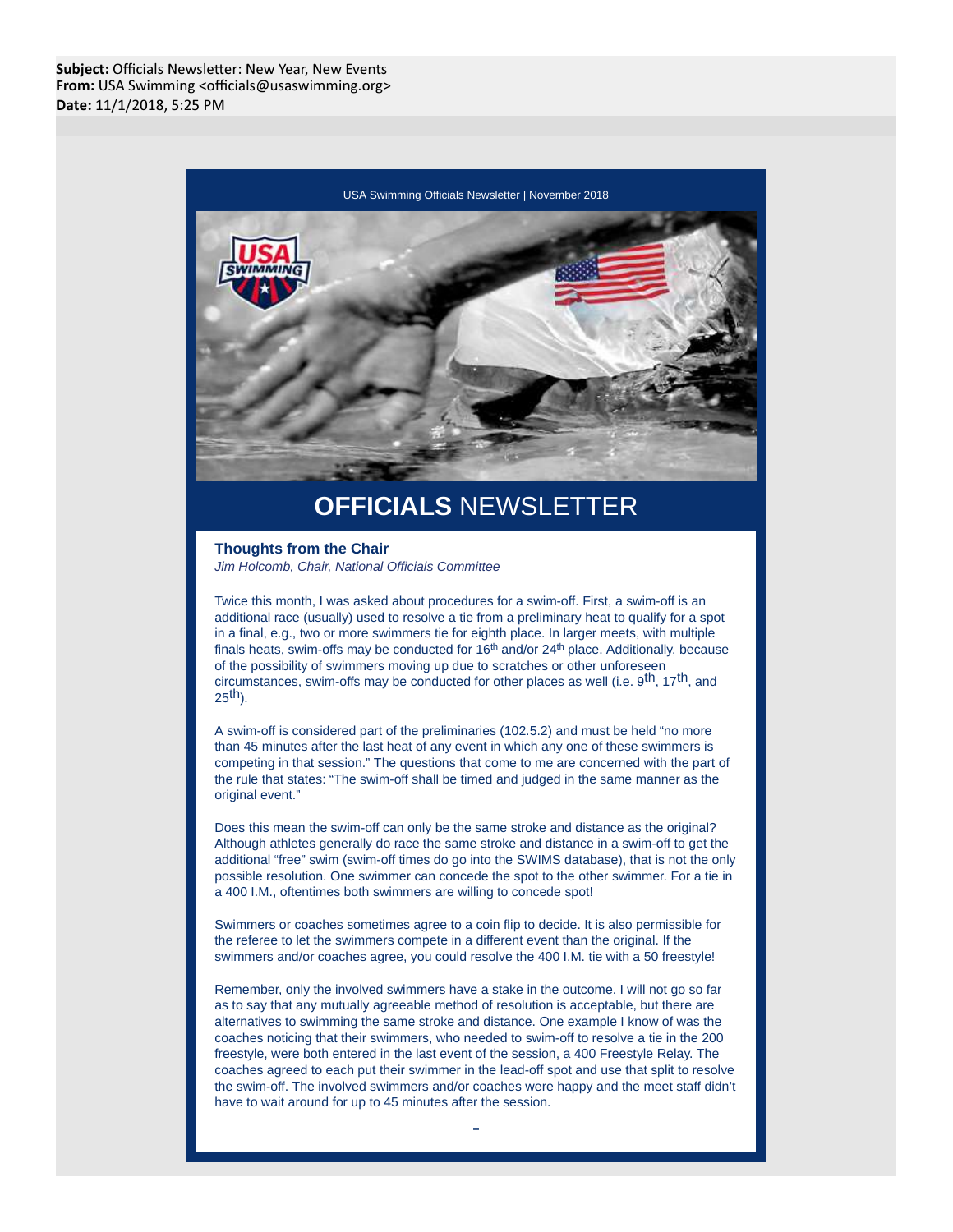## **USA Swimming Announces Dates and Locations of 2019 National Events** USA Swimming has announced the dates and locations of many of its 2019 national events. The dates and locations include: TYR Pro Swim Series: Knoxville, Tennessee- January 9-12, 2019 Des Moines, Iowa- March 6-9, 2019 Richmond, Virginia- April 10-13, 2019 Bloomington, Indiana- May 16-19, 2019 Location TBD- June 12-15, 2019

Phillips 66 National Championships - Stanford, California, July 31-August 4, 2019

Speedo Junior National Championships- Stanford, California, August 6-10, 2019

Futures Championships - August 1-4, 2019

- East Geneva, Ohio
- South Greensboro, North Carolina
- Central Des Moines, Iowa
- West Gresham, Oregon

Winter National Championships - Atlanta, Georgia, December 4-7, 2019

Speedo Winter Junior Championships, December 11-14, 2019

- East- Atlanta, Georgia
- West- Federal Way, Washington

Additionally, USA Swimming has announced the dates and locations of two of its 2020 national events:

- U.S. Olympic Team Trials Swimming Omaha, Nebraska, June 21-28, 2020
- Combined U.S. Open/Speedo Junior Nationals Indianapolis, Indiana, August 4-8, 2020

The applications to officiate for the TYR Pro Swim Series events at Knoxville, Des Moines, Richmond and Bloomington have been posted. These applications will remain open until no less than approximately 120 days prior to the start of the event.

It is generally the practice of the Officials' Committee to post applications to officiate national events approximately 180 days prior to the start of the event and to close these applications no earlier than 120 days prior to the start of the event.

## **Officials' Excellence Award October 2018**

Dave Smith, Southeastern Swimming

Each LSC may submit a candidate that is deserving of recognition, and the winning officials are selected by the National Officials Committee to be recognized in Swimming World Magazine every two months. This month's recognition goes to Dave Smith of Southeastern Swimming.

Dave has been a dedicated and technically proficient official, mentor, and leader within Southeastern Swimming for well over two decades. He has been a consistent advocate for swimmers, our sport, and has exemplified himself as a well-loved professional both on deck and off. Dave's calming and happy demeanor, coupled with his willingness to serve at every level of competition, from age group developmental meets to the Olympic Trials, sets him apart from many other national-level referees.



Dave has donated thousands of hours to Southeastern Swimming, helping to standardize